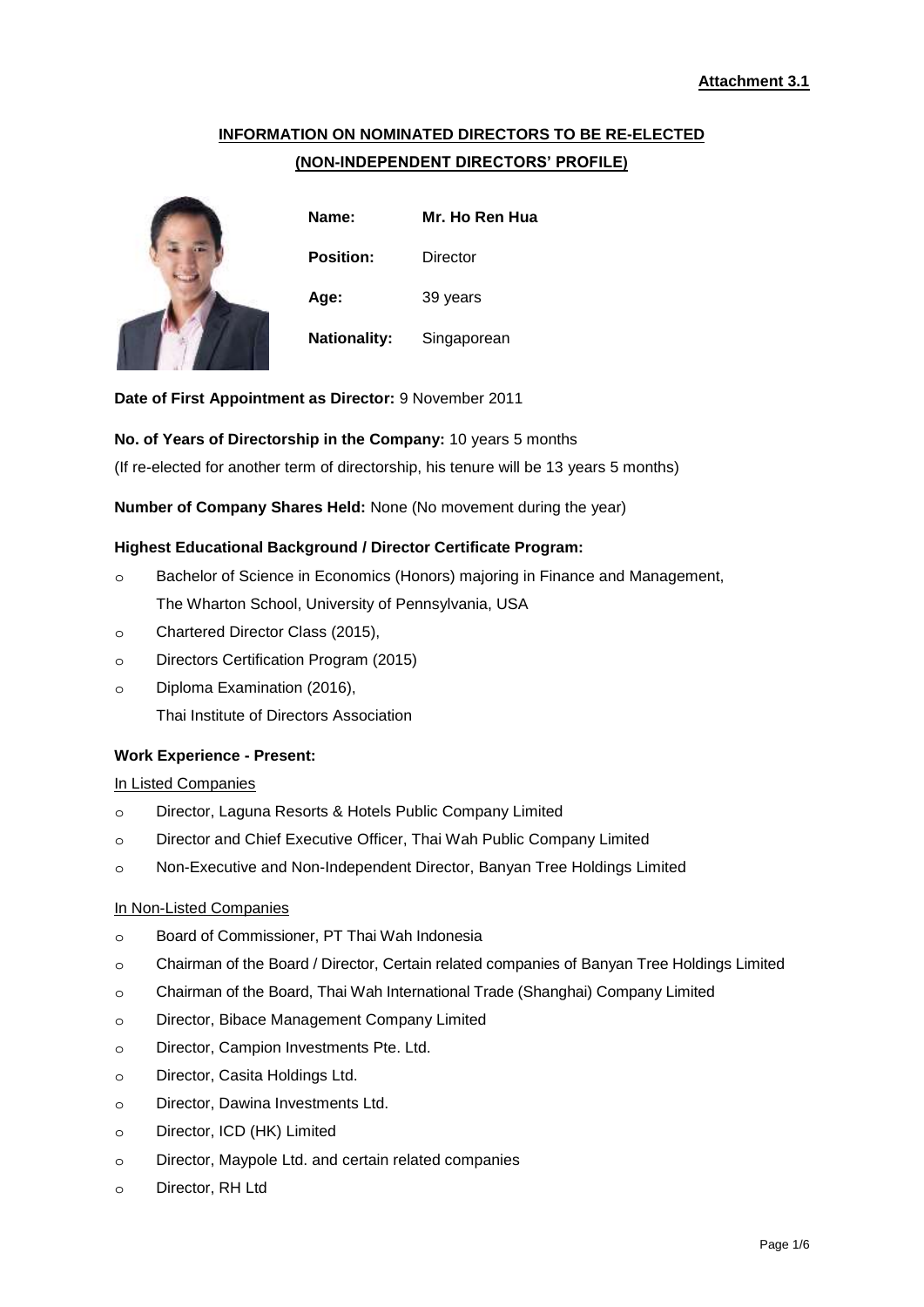# In Non-Listed Companies (con't)

- ๐ Director, Rocket International Investments Limited
- ๐ Director, Sandstone Ventures International Limited
- ๐ Director, Sin-Hai Offshore Company Limited
- ๐ Director, Tapioca Development Corporation Limited
- ๐ Director, Thai Wah Vietnam Company Limited
- ๐ Director, TWPC Investment (Cambodia) Co., Ltd.
- ๐ Director, United Insulation Services Pte. Ltd.

# In Other Legal Entities that may have a Conflict of Interests with the Company

- ๐ Non-Executive and Non-Independent Director, Banyan Tree Holdings Limited
- ๐ Chairman of the Board / Director, Certain related companies of Banyan Tree Holdings Limited

# **Record of Illegal Activity:** None

### **Meeting Attendance in 2021:**

| Board of Directors:    | 4 out of 4 |
|------------------------|------------|
| Shareholders' Meeting: | 1 out of 1 |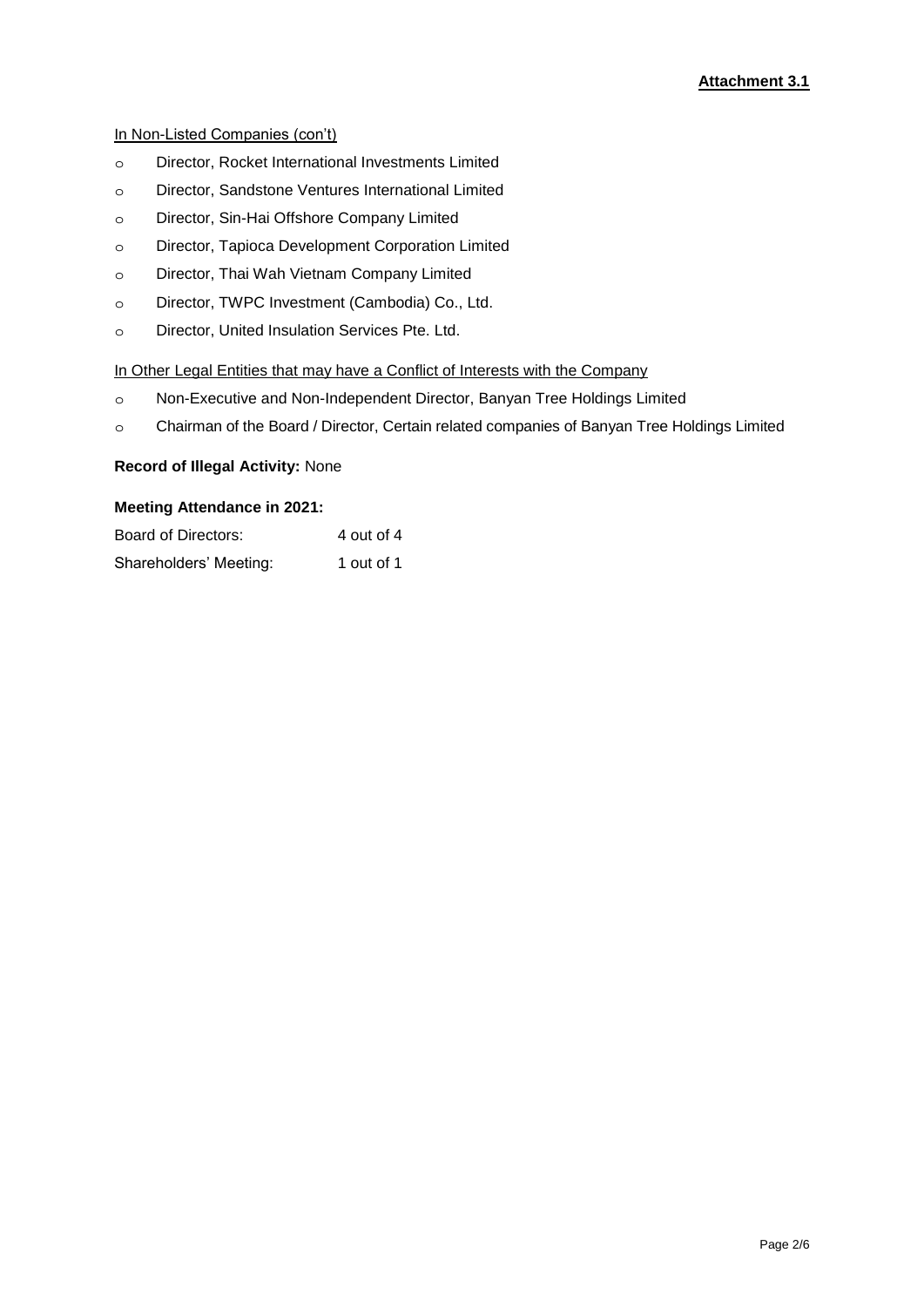# **INFORMATION ON NOMINATED DIRECTORS TO BE RE-ELECTED (NON-INDEPENDENT DIRECTORS' PROFILE)**



**Name: Mr. Ho KwonCjan Position:** Director **Age:** 65 years **Nationality:** Singaporean

**Date of First Appointment as Director:** 27 February 1995

# **No. of Years of Directorship in the Company:** 27 years 2 months

(If re-elected for another term of directorship, his tenure will be 30 years 2 months)

**Number of Company Shares Held:** None (No movement during the year)

# **Highest Educational Background / Director Certificate Program:**

๐ Bachelor of Architecture (Hons), National University of Singapore

# **Work Experience - Present:**

### In Listed Companies

- ๐ Director, Laguna Resorts & Hotels Public Company Limited
- ๐ Non-Executive Director, Thai Wah Public Company Limited
- ๐ Senior Vice President, Group Chief Designer, Banyan Tree Holdings Limited

# In Non-Listed Companies

- o Director, certain related companies of Laguna Resorts & Hotels Public Company Limited<sup>(1)</sup>
- ๐ Director, certain related companies of Banyan Tree Holdings Limited
- ๐ Director, Lanna Land Development Company Limited
- ๐ Director, Mae Malai Doi Resorts Company Limited
- ๐ Director, Platinum Enterprise Limited and certain related companies
- ๐ Director, Profit Chain Ltd.
- ๐ Director, Li-Ho Holdings (Private) Limited and certain related companies
- ๐ Director, Li-Ho (BVI) Ltd
- ๐ Director, Chang Fung Company Limited
- ๐ Director, PT Bintan Hotels
- ๐ Director, Freesia Investments Ltd
- ๐ Director, Vail Enterprises Group Corp.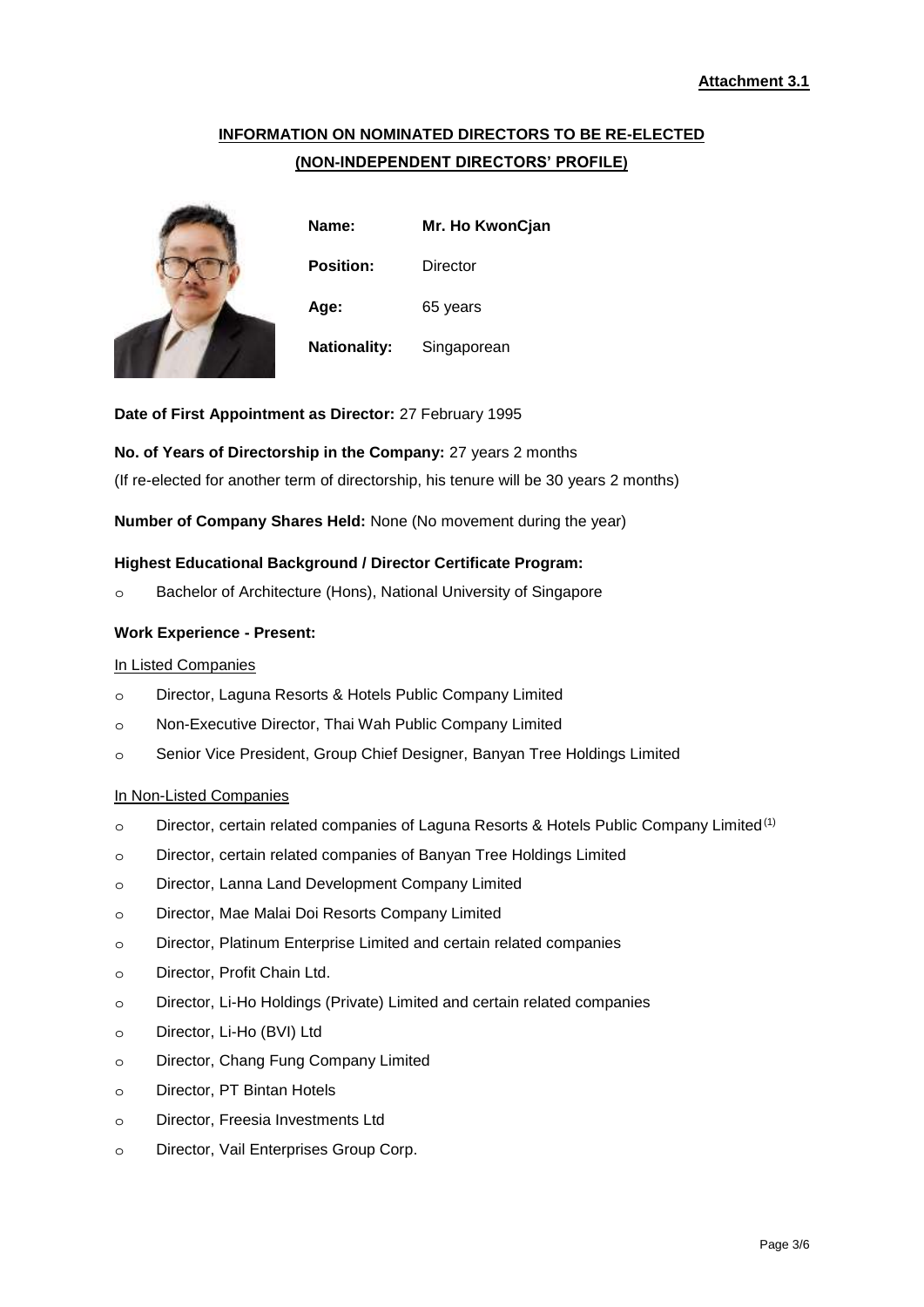# In Other Legal Entities that may have a Conflict of Interests with the Company

- ๐ Senior Vice President, Group Chief Designer, Banyan Tree Holdings Limited
- ๐ Director, certain related companies of Banyan Tree Holdings Limited

# **Record of Illegal Activity:** None

# **Meeting Attendance in 2021:**

| Board of Directors:    | 4 out of 4 |
|------------------------|------------|
| Shareholders' Meeting: | 1 out of 1 |

### **Remarks:**

(1) Details as shown in the section of "Details of Position of Directors and Management as at 31 December 2021" in the 56-1 One Report of Laguna Resorts & Hotels Public Company Limited. The information is still valid as at the date of this document.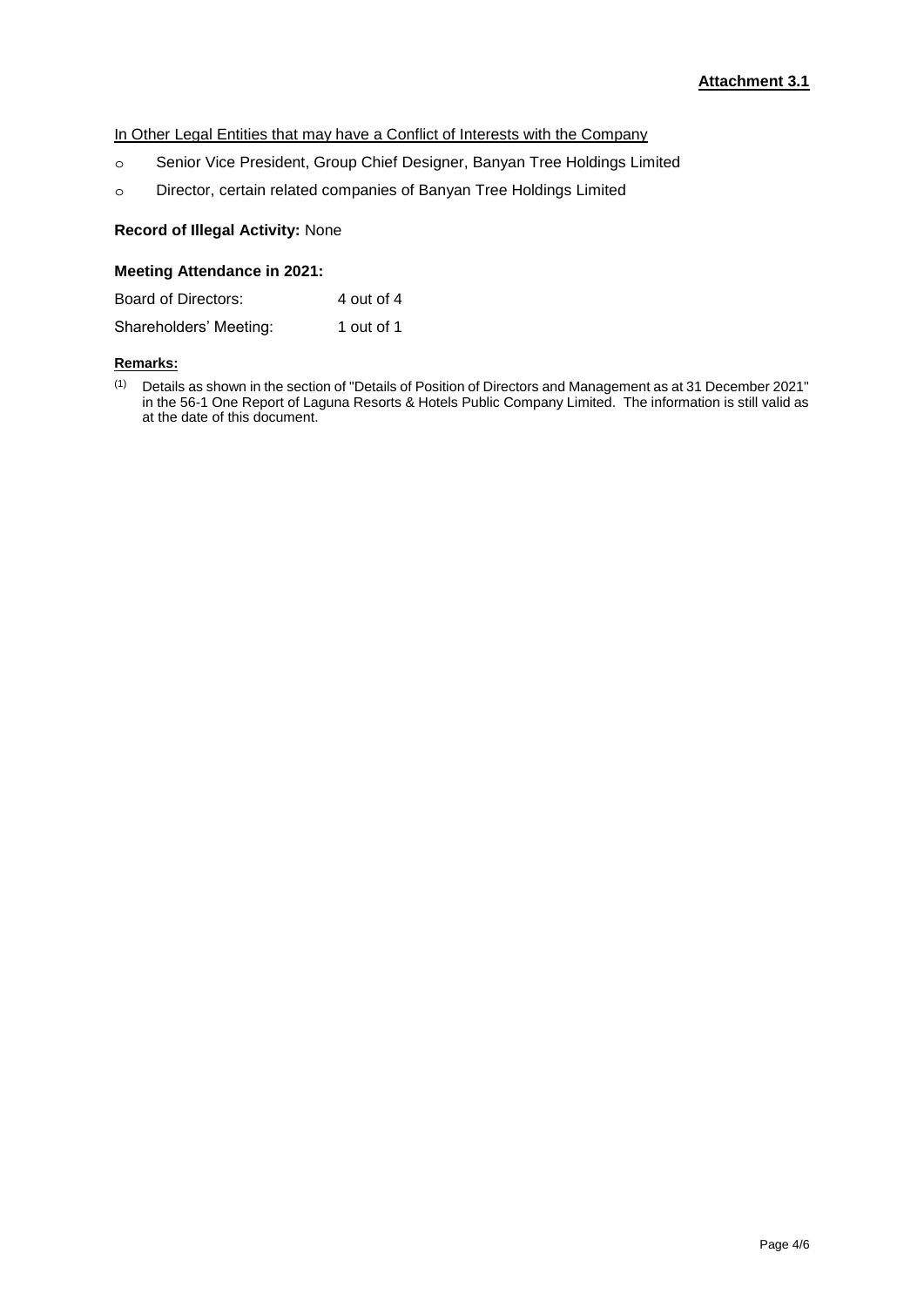# **INFORMATION ON NOMINATED DIRECTORS TO BE RE-ELECTED (NON-INDEPENDENT DIRECTORS' PROFILE)**



**Name: Mr. Eddy See Hock Lye Position:** Director **Age:** 57 years **Nationality:** Malaysian

**Date of First Appointment as Director:** 21 November 2012

### **No. of Years of Directorship in the Company**: 9 years 5 months

(If re-elected for another term of directorship, his tenure will be 12 years 5 months)

**Number of Company Shares Held**: None (No movement during the year)

### **Highest Educational Background / Director Certificate Program**:

- ๐ Bachelor of Commerce, University of Auckland, New Zealand
- ๐ Associate Chartered Accountant, New Zealand Society of Accountants (Currently known as New Zealand Institute of Chartered Accountants)

### **Work Experience - Present**:

### In Listed Companies

- ๐ Director, Laguna Resorts & Hotels Public Company Limited
- ๐ President and Chief Executive Officer, Banyan Tree Holdings Limited

### In Non-Listed Companies

- o Director, Certain related companies of Laguna Resorts & Hotels Public Company Limited<sup>(1)</sup>
- ๐ Director, Certain related companies of Banyan Tree Holdings Limited
- ๐ Director, Tropical Resorts Limited and certain related companies
- ๐ Director, Singapore-Bintan Resort Holdings Pte. Ltd.
- ๐ Director, Donvale Limited
- ๐ Director, Debenham Limited
- ๐ Director, Hotel Management Ltd.
- ๐ Director, Private Collection (S) Pte. Ltd.

### In Other Legal Entities that may have a Conflict of Interests with the Company

- ๐ President and Chief Executive Officer, Banyan Tree Holdings Limited
- ๐ Director, Certain related companies of Banyan Tree Holdings Limited

#### **Record of Illegal Activity**: None